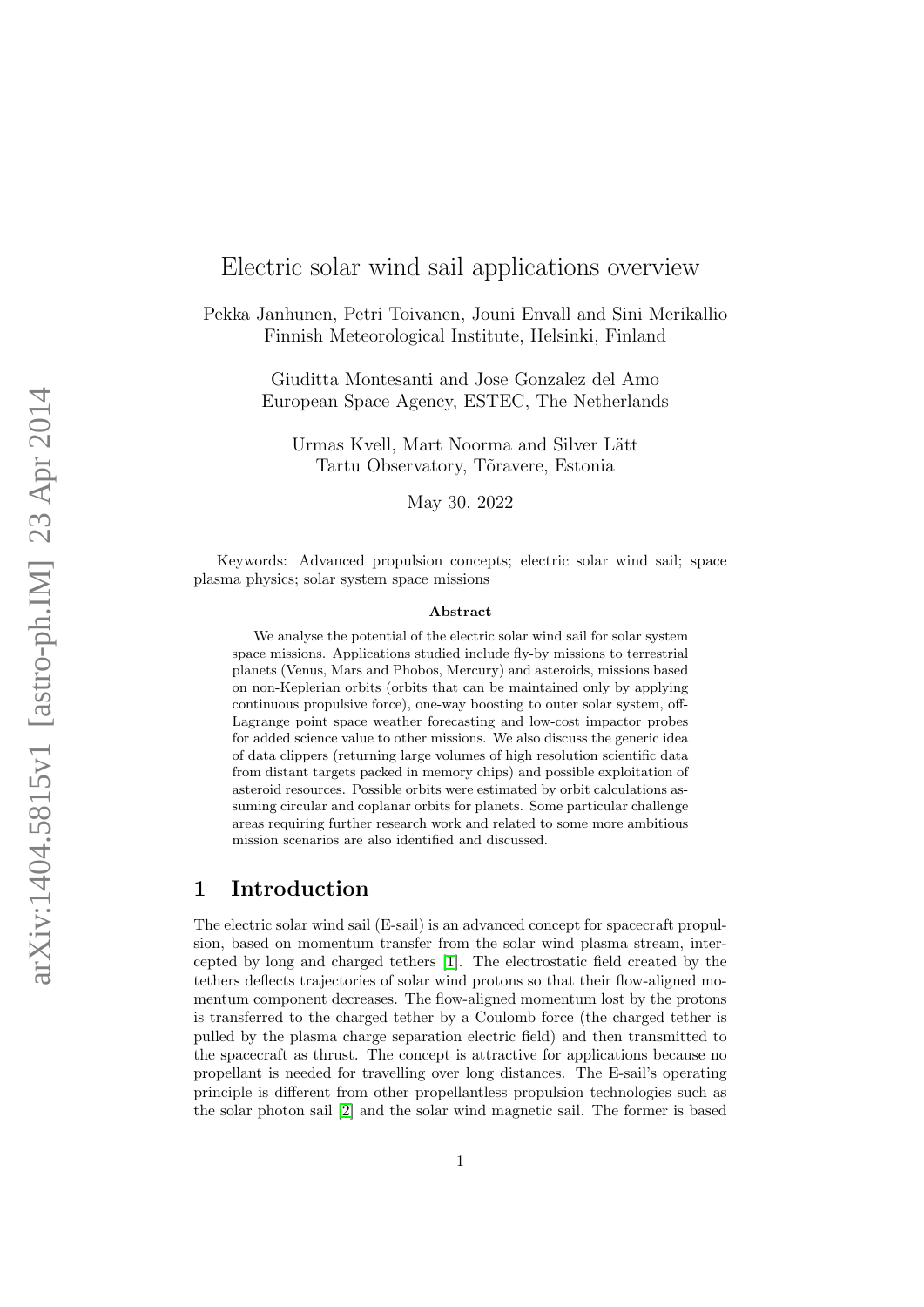on momentum transfer from sunlight (solar photons) while the latter is based on a large loop-shaped superconductive wire whose magnetic field deflects solar wind protons from their originally straight trajectories [\[3\]](#page-13-2).

The main purpose of this article is to analyse the potential of E-sail technology in some of the envisaged possible applications for solar system space activities. To a limited extent we also adopt a comparative approach, estimating the added value and other advantages stemming from E-sail technology in comparison with present chemical and electric propulsion systems and (in some cases) with other propellantless propulsion concepts. When making such comparisons a key quantity that we use for representing the mission cost is the total required velocity change,  $\Delta v$ , also called delta-v.

The Sail Propulsion Working Group, a joint working group between the Navigation Guidance and Control Section and the Electric Propulsion Section of the European Space Agency, has envisaged the study of three reference missions which could be successfully carried out using propellantless propulsion concepts. In particular, in the frame of the Working Group, the following reference missions are studied: mission to asteroids, mission to high inclination near-Sun orbits (for solar polar observation) and a mission requiring non-Keplerian orbits i.e. orbits which can be maintained only by applying continuous propulsive thrust. The possibility to apply the E-sail technology to these missions is also discussed in this paper.

Currently, the demonstration mission ESTCube-1 is being developed by Tartu University to provide a practical proof of the E-sail concept in low Earth orbit (LEO) [\[4\]](#page-13-3). In LEO the E-sail would sense a plasma stream moving at a relative velocity of  $\sim 7 \text{ km/s}$  which is much slower than in the solar wind (300-800 km/s), but at the same time with much higher plasma density ( $\sim 10^{10}$ – $10^{11}$  $\rm m^{-3}$  versus  $\sim 5 \cdot 10^6 \ \rm m^{-3}$  in the solar wind). After the LEO demonstration of ESTCube-1 it is important to carry out a mission in the free-streaming solar wind outside Earth's magnetosphere in order to fully demonstrate the feasibility of the E-sail concept. One possibility for such solar wind test mission could be a six unit (6U) CubeSat based on ESTCube-1 1U heritage, but launched to geostationary transfer orbit (GTO) and then raised to a solar wind intersecting orbit by an onboard butane cold gas thruster.

The related concept of electrostatic plasma brake for deorbiting a satellite [\[6\]](#page-13-4) is only briefly touched upon in section 3, otherwise it is left outside the scope of this paper.

# 2 Mathematical background

The orbital calculations presented in this paper are based on assuming circular and coplanar planetary orbits. For a semi-quantitative discussion this approximation is sufficient, although some care is needed with Mercury whose eccentricity is rather significant.

For computing impulsive propulsion  $\Delta v$  values for orbital changes we use the so-called vis-viva equation which is valid for elliptical Keplerian orbits,

<span id="page-1-0"></span>
$$
v = \sqrt{GM\left(\frac{2}{r} - \frac{2}{r_1 + r_2}\right)}.\tag{1}
$$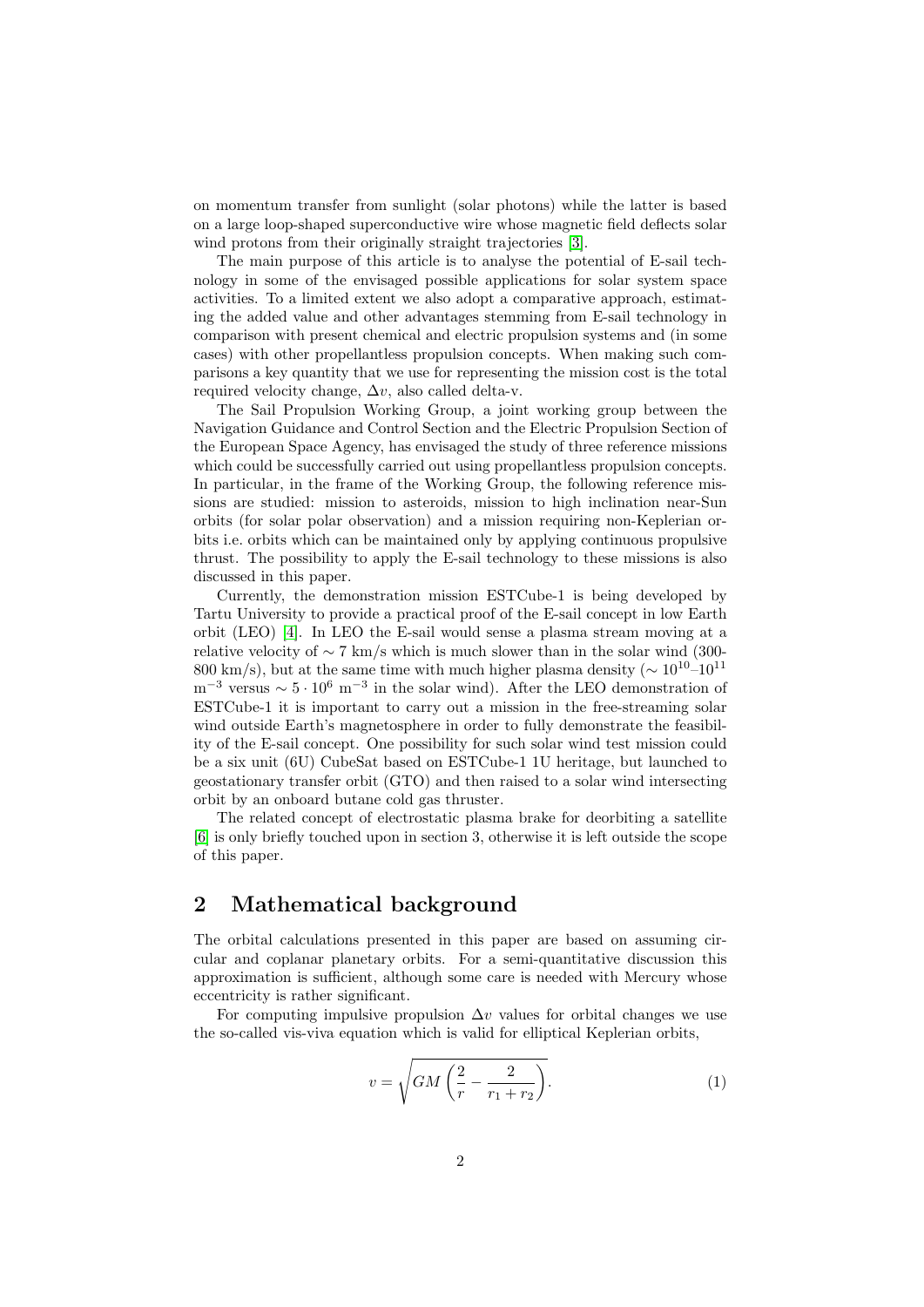Here  $G$  is Newton's constant of gravity,  $M$  is the mass of the central object,  $r_1$ is the orbit's perigee distance,  $r_2$  is the apogee distance, r is the instantaneous radial distance within the orbit  $(r_1 \le r \le r_2)$  and v is the orbital speed at r.

When an impulsive chemical burn is performed within the gravity well of a massive body, the orbital energy changes more than in free space far from massive bodies. This so-called Oberth effect is central to orbital dynamics and it is a direct consequence of the conservation of energy. For example, assume that a spacecraft is in a parabolic (marginally bound or marginally escaping) orbit around a planet and that it makes an impulsive burn of magnitude  $\Delta v$ at distance  $r$  from the planet's centre along its instantaneous orbital velocity vector so that the spacecraft is ejected out from the planet with hyperbolic excess speed  $v$ . If the spacecraft is in a parabolic (zero total energy) orbit with respect to a central body of mass  $M$ , its orbital speed at distance  $r$  from the body is equal to the local escape speed

$$
v_e = \sqrt{\frac{2GM}{r}}\tag{2}
$$

as can also be deduced from Eq. [\(1\)](#page-1-0) by setting  $r_2 = \infty$ . After the impulsive burn we obtain by energy conservation

$$
\frac{1}{2}v^2 = \frac{1}{2}(v_e + \Delta v)^2 - \frac{GM}{r}.
$$
\n(3)

Solving for the resulting hyperbolic excess speed  $v$  we obtain

$$
v = \sqrt{(\Delta v)^2 + 2v_e \Delta v}.
$$
 (4)

Conversely, if we need to find the magnitude of the burn  $\Delta v$  which yields a given hyperbolic excess speed  $v$ , the answer is

$$
\Delta v = \sqrt{v^2 + v_e^2} - v_e. \tag{5}
$$

For example if a spacecraft is in parabolic Earth orbit, it needs a heliocentric  $\Delta v$ of 3 km/s to enter Mars transfer orbit. To accomplish this requires a near-Earth burn of only 0.4 km/s magnitude. For a heavy object such as Jupiter whose escape speed is 60 km/s the effect is even larger: a burn of  $0.4 \text{ km/s}$  made on parabolic orbit near Jupiter gives a heliocentric  $\Delta v$  of 7 km/s.

Low thrust transfer between circular orbits needs a  $\Delta v$  which is simply equal to the difference of the orbital speeds. Thus, slowly spiralling out from low Earth orbit (LEO) to escape e.g. by electric propulsion requires a total  $\Delta v$  of 7.7 km/s although the same task done with an impulsive near-Earth burn needs only 3.2 km/s. While proceeding via elliptical orbit would make the low thrust  $\Delta v$  somewhat smaller than 7.7 km/s, doing so would necessitate turning the thruster off part of the time which might be wise in case of electric propulsion, but not necessarily wise in case of the E-sail where propellant consumption is not an issue. Similar considerations hold for a transfer between heliocentric orbits if the transfer is slow. Thus, a low thrust propulsion system generally needs to have a higher specific impulse than an impulsive method to provide practical benefits. The electric sail fulfills this requirement nicely because being a propellantless method, its specific impulse is infinite.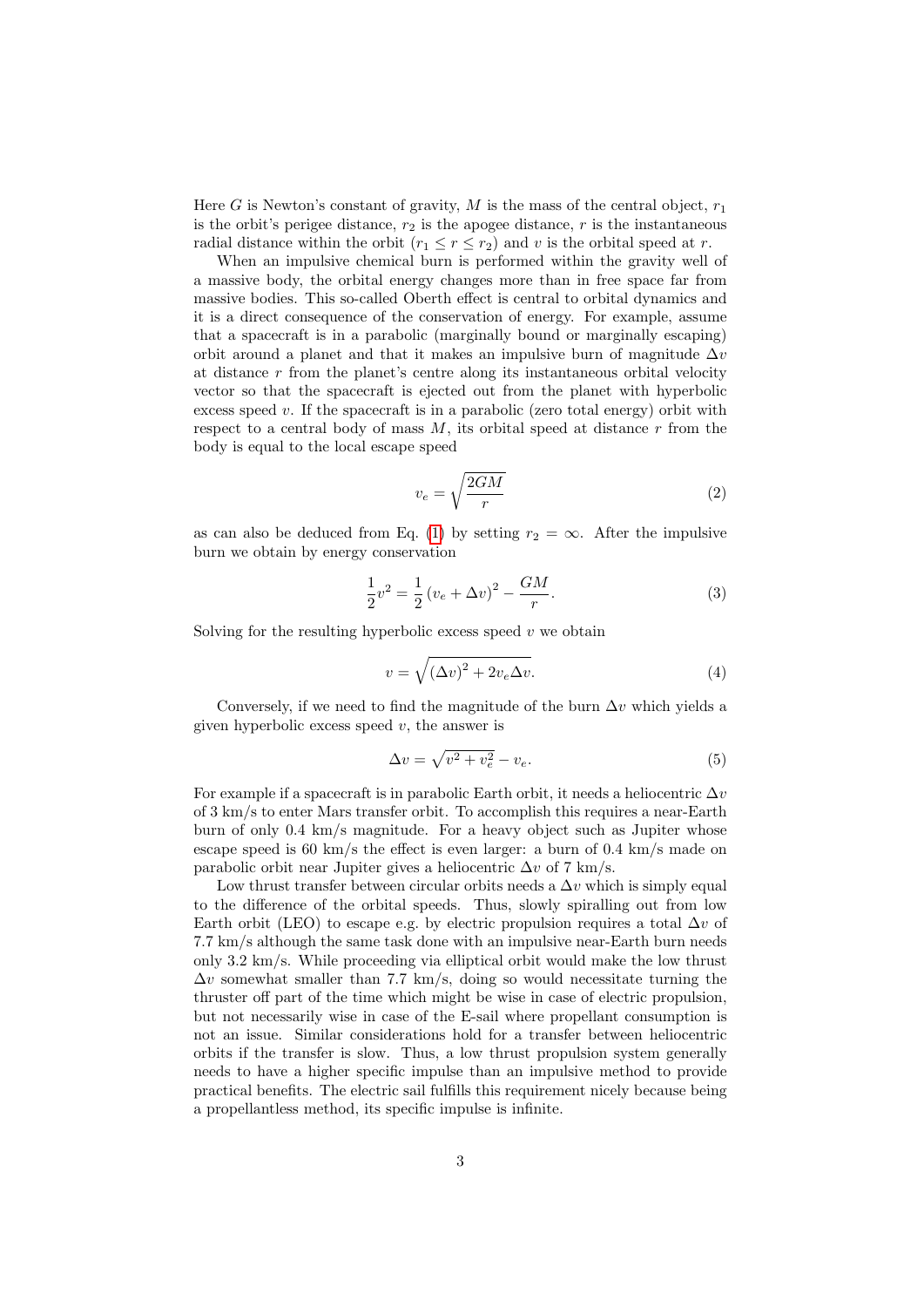## <span id="page-3-0"></span>3 E-sail performance and other properties

Performance estimates of the E-sail are based on numerical simulation [\[1,](#page-13-0) [7,](#page-13-5) [8\]](#page-13-6) and semiempirical theory derived from them [\[7,](#page-13-5) [9\]](#page-13-7). In laboratory conditions mimicing LEO plasma ram flow, the electron sheath shape and width were measured by [\[10\]](#page-13-8) and one can calculate that the result is in good agreement with theoretical formulas given by [\[7\]](#page-13-5).

Mass budgets of E-sails of various thrust levels and for different scientific payload masses were estimated and tabulated by [\[11\]](#page-13-9). For example, to yield characteristic acceleration (E-sail thrust divided by total spacecraft mass at 1 au distance from the sun in average solar wind) of  $1 \text{ mm/s}^2$ , the spacecraft total mass was found to be 391 kg (including 20% margin) of which 143 kg is formed by the E-sail propulsion system consisting of 44 tethers of 15.3 km length each. Characteristic acceleration of  $1 \text{ mm/s}^2$  corresponds to  $31.5 \text{ km/s}$ of  $\Delta v$  capability per year.

Outside of Earth's magnetosphere, the E-sail can provide propulsive thrust almost everywhere in the solar system. The only restrictions are that the thrust direction cannot be changed by more than  $\sim \pm 30^{\circ}$  and that inside giant planet magnetospheres special considerations are needed. The E-sail thrust magnitude decays as  $\sim 1/r$  where r is the solar distance. Notice that the E-sail thrust decays slower than photonic sail and solar electric propulsion thrust because the latter ones decay as  $1/r^2$ . The reason is that while the solar wind dynamic pressure decays as  $1/r^2$ , the effective area of the sail is proportional to the electron sheath width surrounding the tethers which scales similarly to the plasma Debye length which in the solar wind scales as  $\sim r$ . Since the E-sail thrust is proportional to the product of the dynamic pressure and the effective sail area, it scales as  $1/r$ .

The solar wind is highly variable and at first sight one might think that this would set restrictions to applying the solar wind as a thrust source for space missions. However, if the electron gun voltage is controlled in flight so as to produce maximal thrust with available electric power, the resulting Esail thrust varies much less than the solar wind dynamic pressure and accurate navigation is possible [\[5\]](#page-13-10).

As mentioned above, by inclining the sail the thrust direction can be modified by up to  $\sim 30^{\circ}$ . This makes it possible to spiral inward or outward in the solar system by tilting the sail in the appropriate direction to decrease or increase the heliocentric orbital speed, respectively. Thus, even though the radial component of the E-sail thrust vector is always positive, one can still use the system also to tack towards the sun. A similar tacking procedure is possible also with photonic sails. Unlike most photon sails, E-sail thrust can be throttled at will between zero and some maximum by controlling the power of the electron gun.

# 4 E-sail applications

The number of potential E-sail applications is large. Here we use a categorisation into five main groups: (1) asteroid and terrestrial planets, (2) non-Keplerian orbits (e.g., off-Lagrange point solar wind monitoring to achieve longer warning time for space weather forecasts), (3) near-Sun missions, (4) one-way boosting to outer solar system and (5) general ideas for impactors or penetrators, "data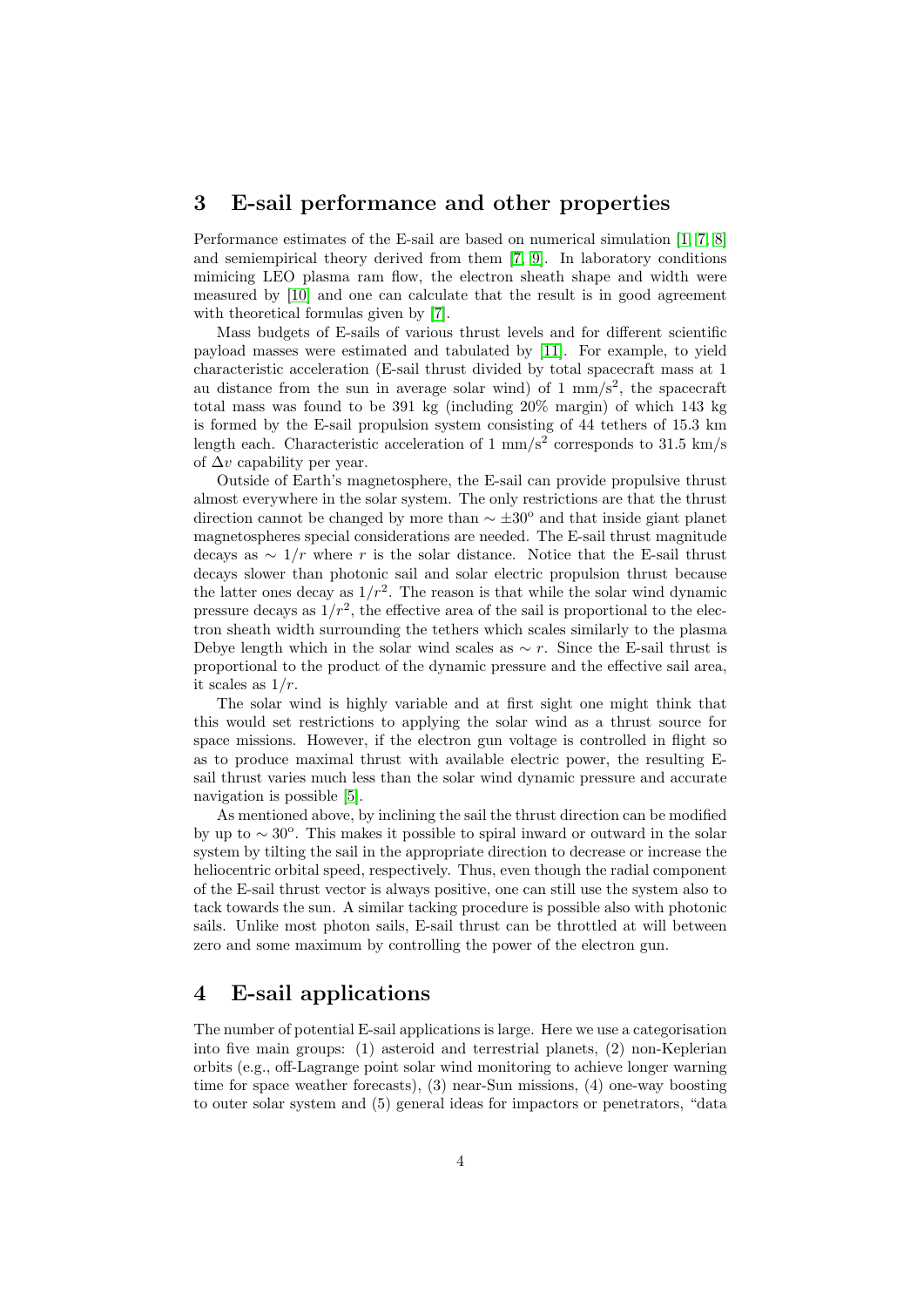clippers" carrying data as payload and in situ resource utilisation (ISRU).

The E-sail needs to be raised beyond Earth's magnetosphere before it can generate propulsive thrust. The magnetosphere boundary (magnetopause) position varies according to solar wind dynamic pressure, but resides on average at ~ 10  $R_E$  in the dayside and much farther in the nightside (here  $R_E$  is Earth's radius 6371.2 km). Lifting the orbital apogee to 20  $R_E$  requires 2.9 km/s impulsive boost from low Earth orbit (LEO) assuming 300 km initial altitude, while lifting to Moon distance (60  $R_E$ ) requires 3.1 km/s and marginally escaping from the Earth-Moon system 3.2 km/s. One could in principle start an E-sail mission from a 20  $R_E$  apogee sun-oriented elliptical orbit, but it would necessitate some 1-2 km/s of E-sail thrustings near the apogee to raise the nightside orbit from LEO to 20  $R_E$  and beyond. Because the E-sail is about fast travel in the solar system, one typically wants to start the mission fast. Therefore in this paper we adopt 3.2 km/s (injection from LEO to marginal Earth escape orbit) as the size of the impulsive chemical burn that must be made at LEO to start an E-sail mission. The altitude and inclination of the LEO orbit are not essential because once the E-sail has reached the solar wind, it can correct its course. Also, multiple E-sail probes targeted to different destinations can share the same launcher to the initial escape orbit.

The E-sail needs the solar wind or other fast plasma stream to work. Therefore the E-sail cannot in practice be used inside Earth's magnetosphere where the plasma generally does not stream rapidly. An exception to this limitation is that one can use an E-sail like apparatus for plasma braking in LEO  $[6]$ , utilising the ∼ 7 km/s speed difference between the orbiting satellite and nearly stationary ionosphere and the fact that the plasma density in LEO is high so that the process is relatively efficient even though the speed difference is much less than the solar wind speed of 400-800 km/s. In giant planet magnetospheres the plasma corotates rapidly with the planet which might enable some form of E-sailing also inside giant planet magnetospheres; this question should be addressed in future studies. Mars and Venus have no magnetospheres so that only some modifications to E-sail propulsion are imposed by the existence of the plasma wake around those planets. Mercury has a weak and small magnetosphere so that E-sailing can be in general used, although not necessarily down to the lowest orbits. We remark that the E-sail can obviously fly through magnetospheres without limitations, only its ability to generate propulsive thrust inside those regions is limited or absent, depending on the case as described above.

When manoeuvring around planets, the capability of the E-sail tether rig to tolerate eclipse periods should be analysed on a case by case basis. Depending on the orbit's geometry and on the planet's atmosphere and surface properties, the long E-sail tethers may experience significant contraction due to rapid cooling if the spacecraft flies into eclipse, and corresponding elongation takes place when the eclipse period ends. If thermal contraction of the tethers is rapid, it might cause harmful dynamical oscillations of the tether rig. In this paper we do not take such possible restrictions into account, but assume that E-sails can operate around planets either by avoiding eclipses or by having the tether rig engineered so as to tolerate the effects of thermal contraction.

As mentioned in Section [3,](#page-3-0) the E-sail performance has been estimated and tabulated earlier in various configurations [\[11\]](#page-13-9). The obtainable performance (characteristic acceleration) depends on how large fraction the E-sail propulsion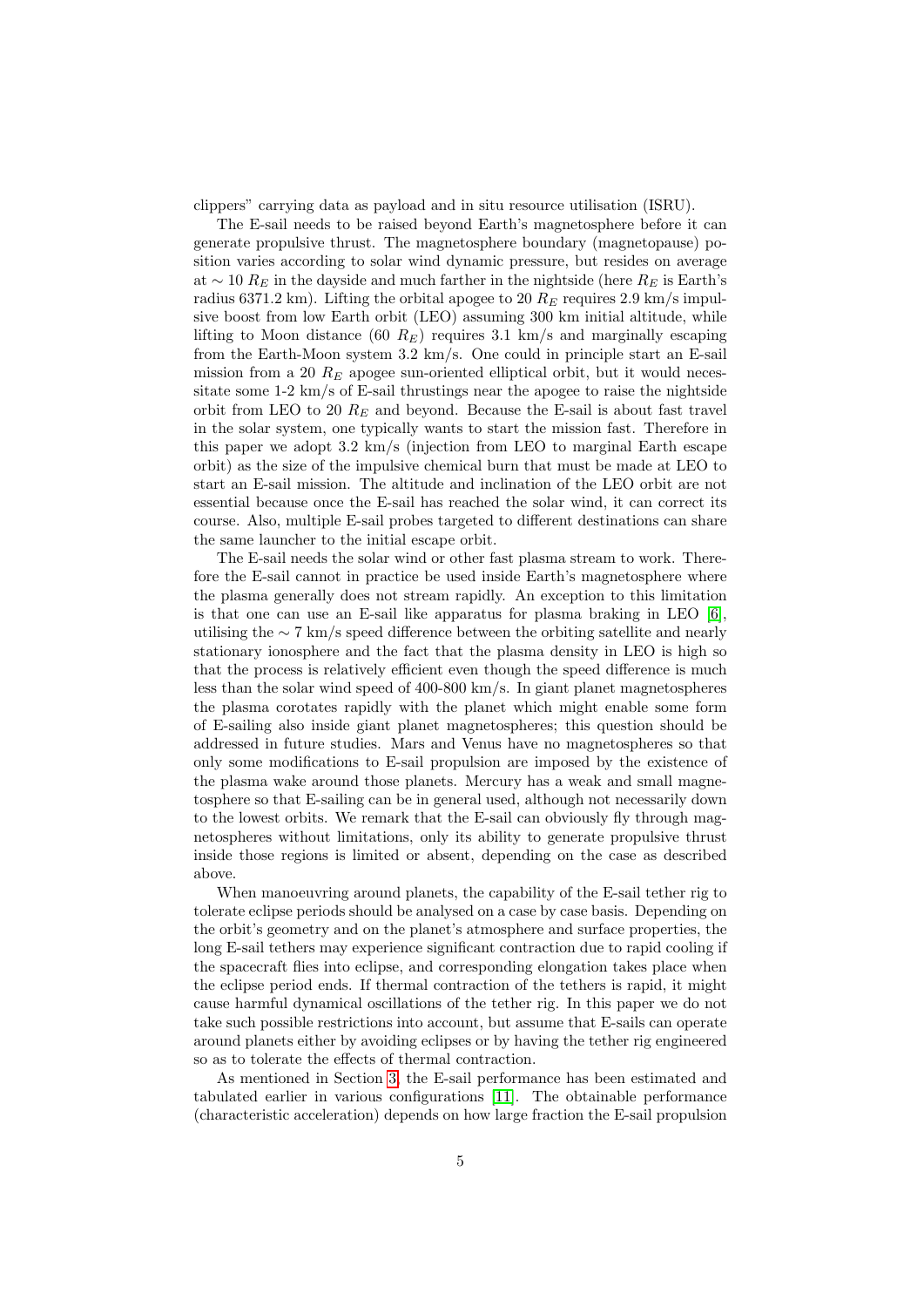system forms of the spacecraft total mass. There is also a practical upper limit of E-sail size beyond which complexity would increase and performance would drop. At present level of technology this soft limit is likely to be  $\sim 1$  N thrust at 1 au solar distance. For small and moderate payloads up to few hundred kg mass, high performance is typically available, of order  $1 \text{ mm/s}^2$  characteristic acceleration corresponding to  $\sim 30 \text{ km/s}$  of  $\Delta v$  capability per year. The numbers must be scaled by  $1/r$  when going beyond 1 au.

In the following subsections we survey various solar system applications for the E-sail. In each case, we discuss how much chemical  $\Delta v$  could be saved by using the E-sail. In some cases we also make comparisons with electric propulsion (ion engines, Hall thrusters and other low thrust electric rocket devices).

#### 4.1 Terrestrial planets and asteroids

#### 4.1.1 Venus

Venus is the most nearby planet and the easiest to access in the  $\Delta v$  sense by impulsive kicks. An injection from marginal Earth escape orbit to a Venus transfer orbit requires a 0.3 km/s near-Earth kick and capturing from the Venus transfer orbit to high Venus orbit requires 0.4 km/s near Venus. If the target is low Venus orbit, orbit lowering needs additional 3.0 km/s or alternatively propellantless gradual aerobraking. An E-sail could do any or all of these manoeuvres with no propellant consumption. The transfer time is slightly longer but comparable to impulsive kick Hohmann transfer [\[12\]](#page-13-11). For example if the target is a low Venus orbit, using the E-sail would save 0.7 km/s impulsive burns and make an aerobraking device unnecessary, typically with comparable transfer times.

#### 4.1.2 Mars and Phobos

For Mars, the injection from marginal Earth escape to Mars transfer orbit requires a 0.4 km/s perigee burn and settling from the transfer orbit to high Mars orbit another 0.7 km/s. Reaching low Mars orbit needs additional impulsive 1.4 km/s or aerobraking. Thus, getting a spacecraft to low Mars orbit with an E-sail would save 1.1 km/s of impulsive  $\Delta v$  and make aerobraking unnecessary.

If one wants to rendezvous with Phobos (6000 km orbital altitude), aerobraking is less attractive because it would necessitate a 0.5 km/s circularising burn to raise the perigee back up from the atmosphere. Without aerobraking, Phobos rendezvous impulsive  $\Delta v$  distance from high Mars orbit is about 1 km/s.

A Phobos sample return mission therefore requires a total impulsive  $\Delta v$ of 2.1 km/s for landing on Phobos and another 1.7 km/s for the return trip, if a high-speed hyperbolic Earth reentry is tolerated by the sample capsule. In Phobos sample return, an E-sail would save 3.8 km/s of impulsive  $\Delta v$  and enable a lighter Earth reentry shield because reentry could occur from marginal Earth escape orbit without hyperbolic excess speed. Saving 3.8 km/s of  $\Delta v$  is equivalent to saving about 2/3 of the initial mass if bipropellant hydrazine with 3.4 km/s specific impulse is employed. One also saves the mass of the tanks and rocket engine, but on the other hand must include the E-sail. Roughly speaking we expect these mass items to be of comparable magnitude, so to a first approximation one can say that the chemical propellant mass is saved.

One could also travel to Mars or Phobos by electric propulsion. However, the total  $\Delta v$  then becomes larger because the Oberth effect is no longer utilised.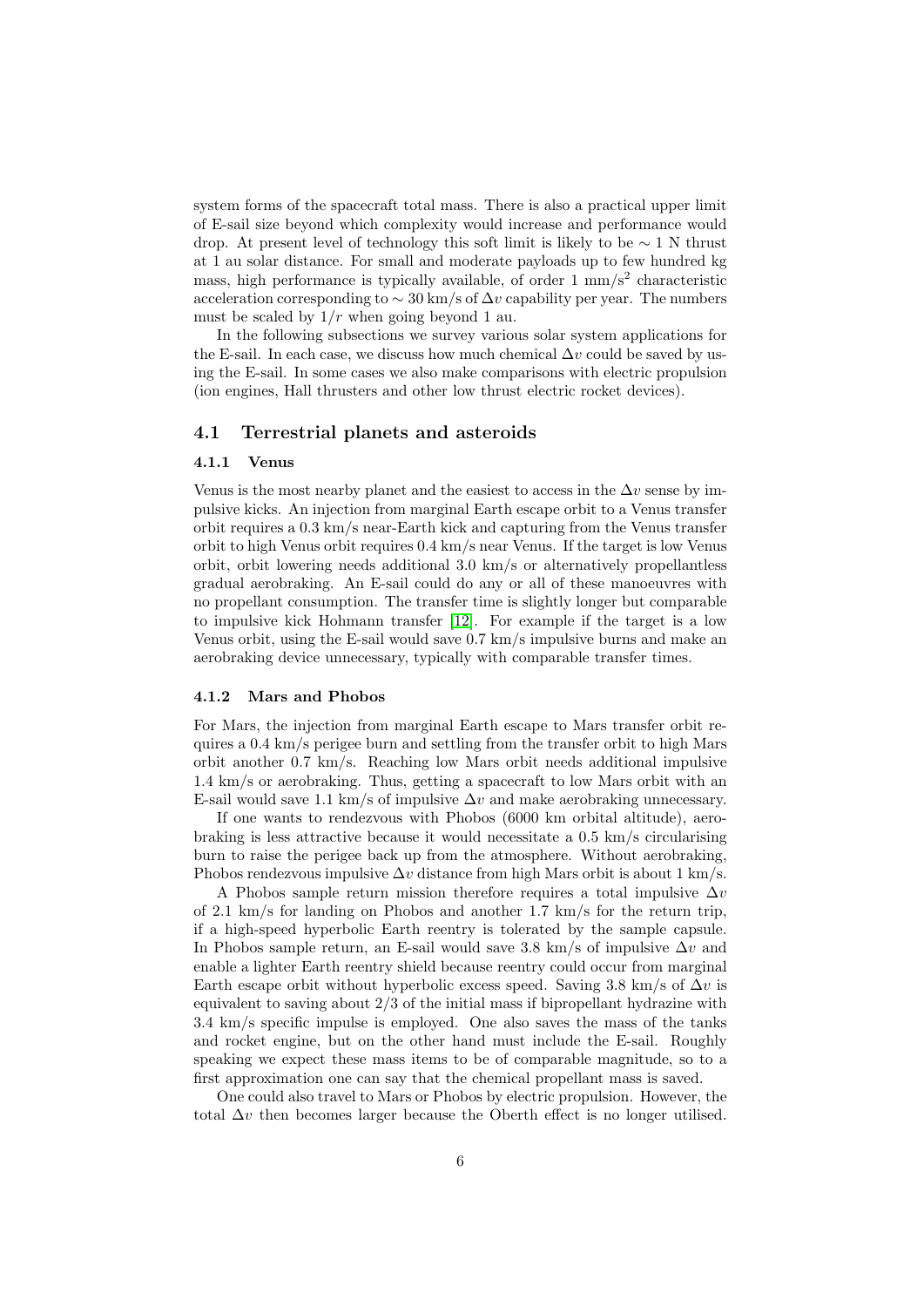The  $\Delta v$  from marginal Earth escape to high Mars orbit is then equal to the Earth-Mars orbital speed difference 5.7 km/s and rendezvous with Phobos needs a further 2.1 km/s. The total  $\Delta v$  for a Phobos sample return using electric propulsion is then 15.6 km/s. For example with a typical 3000 s specific impulse Hall thruster the xenon propellant fraction would then be 40%. Including the mass of the required high power electric power system and solar panels would probably increase the initial mass near the chemical propulsion value. Indeed, the Russian Phobos-Grunt sample return mission which recently failed in Earth orbit did not use electric propulsion but hydrazine.

The E-sail must produce the same total  $\Delta v$  as electric propulsion (or larger, because the E-sail thrust direction controllability is more limited). However, being propellantless and needing only modest electric power, the E-sail can deliver such high  $\Delta v$  without increasing the initial mass. The operability of the E-sail in the vicinity of Mars has not been analysed in detail yet. Expectedly the planet's plasma tail modifies the E-sail effect in the nightside, but likely this does not change the above results qualitatively. Because Mars does not have a strong intrinsic magnetic field, its plasma environment is compact, not much wider than the planet itself.

#### 4.1.3 Mercury

Mercury is difficult to reach because it resides deep in Sun's gravity well and because its low mass provides only a rather weak Oberth effect to assist capture by impulsive propulsion. Mercury probes have therefore made use of one or more gravity assist manoeuvres with Venus, Earth and Mercury itself, resulting in long transfer times. Despite its small dimension and long rotation period, Mercury has a global, approximately dipolar magnetic field. The magnetopause is located between 1000 and 2000 km from the planet's surface (on average at  $1.4 R<sub>M</sub>$ , but might even touch the planet when the solar wind dynamic pressure is high). The strength of the field is small compared to Earth and is ∼ 300 nT at the equator.

The newest mission under construction, BepiColombo, will spend more than six years in transfer although it makes use of both chemical propulsion and ion engines. In comparison, the E-sail could take a probe to Mercury rendezvous (high planetary orbit) in less than one year with no gravity assists [\[12\]](#page-13-11). Furthermore, it could accomplish a return trip in the same time without extra mass. Figure [1](#page-15-0) shows a scenario for returning a sample from Mercury using a single E-sail in the following way: 1) The E-sail flies to Mercury and settles to orbit the planet. 2) A lander separates and lands on the surface by retrorockets. 3) The lander picks up a sample and puts it in a small capsule which is mounted on a small return rocket that was part of the lander payload. 4) The return rocket lifts off to Mercury orbit where it jettisons the capsule which also contains a radio beacon. 5) The E-sail mother spacecraft locates the beacon signal and adjusts its orbit to rendezvous with the sample capsule. In the approach phase cold gas thrusters are used for fine-tuning the orbit. The capsule is picked up by a catcher and is moved inside an Earth reentry shield inside the mother spacecraft. Then the E-sail takes the mother spacecraft back to nearly parabolic Earth orbit, the reentry capsule separates and returns to Earth with the sample.

The presently developed aluminium E-sail tethers do not necessarily tolerate the high temperature encountered on a Mercury mission unless coated by a well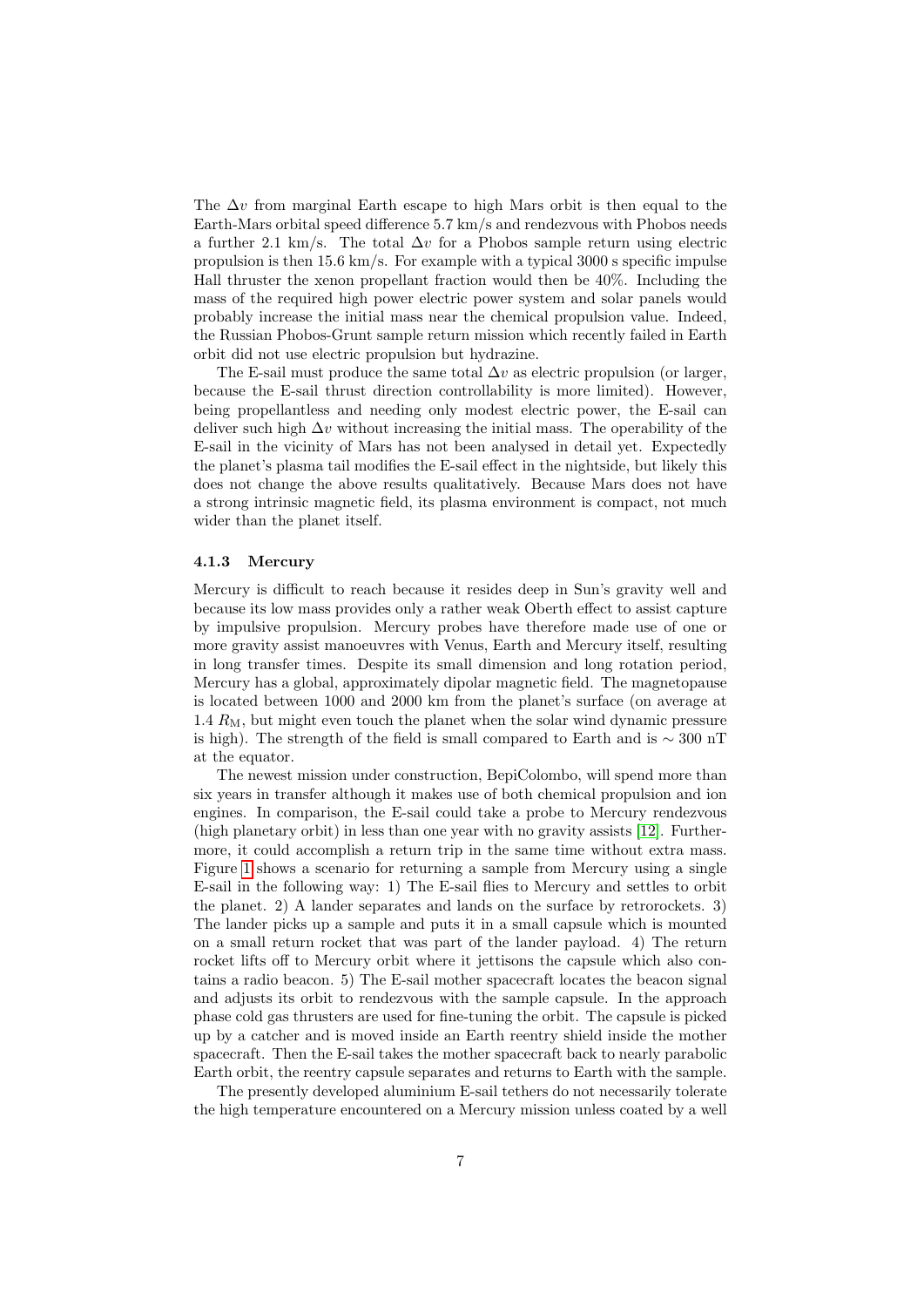emitting layer to assist cooling. Alternatively, aluminium could be replaced by much more heat tolerant copper. A similar ultrasonic bonding process to what we use with aluminium is possible with copper as well.

#### 4.1.4 Asteroids

Asteroids are targets where high  $\Delta v$ 's produced by E-sail can be uniquely useful because being lightweight targets, asteroids provide essentially no Oberth effect to assist a capture by impulsive chemical propulsion if a rendezvous is desired. Many asteroids are essentially beyond reach for rendezvous by chemical propulsion and challenging to reach by electric propulsion. Using E-sails to reach all potentially hazardous asteroids was studied recently [\[13\]](#page-13-12). The E-sail would enable multi-asteroid touring type missions where asteroids are studied in flyby and/or rendezvous modes. With the propellantless E-sail, the only limit to mission duration and the number of asteroids studied is set by the durability of the equipment.

Asteroids are not only interesting scientifically, but also because of the impact threat, asteroid resource utilisation and as potential targets for manned exploration that need to be mapped beforehand. The E-sail's very high lifetimeintegrated total impulse per mass unit could even be used to tow an Earththreatening asteroid away from Earth's path [\[15\]](#page-13-13). As an order of magnitude estimate, the baseline 1 N E-sail could tug a 150 m asteroid away from Earth's path in seven years [\[15\]](#page-13-13). There is clearly a need for some further research to find out how to best attach the E-sail to asteroids of different shapes and rotation states.

In addition to defleting a large asteroid, returning a small asteroid to Earth orbit for scientific study has also been proposed using electric propulsion [\[14\]](#page-13-14). In the mission envisaged in [\[14\]](#page-13-14), a solar electric propulsion system is used to escape from Earth orbit and to rendezvous with a near-Earth object (NEO). The first phase of the mission is then devoted to the determination of the asteroid's trajectory and spin. The spacecraft must reach the same rotation speed as the asteroid, capture it, and let both masses slow down to rest. The asteroid can then be moved to another trajectory or brought to Earth orbit. The E-sail could be used for this kind of "extended sample return" application as well, with the advantage of saving propellant during the time needed to deflect the asteroid (depending on the asteroid mass this period can last several years).

#### 4.2 Maintaining non-Keplerian orbits

The propellantless thrust of an E-sail can be used to maintain a non-Keplerian orbit, i.e. an orbit whose maintenance requires continuous propulsive thrust [\[16\]](#page-14-0). Such orbits enable a number of qualitatively new applications, examples of which are discussed next.

#### 4.2.1 Helioseismology from lifted orbit

The spacecraft could orbit the Sun similarly to Earth, but in an orbit which is lifted above the ecliptic plane [\[16\]](#page-14-0). From such orbit one would have a continuous view to the polar region of the Sun, enabling e.g. a long time scale uninterrupted helioseismological coverage.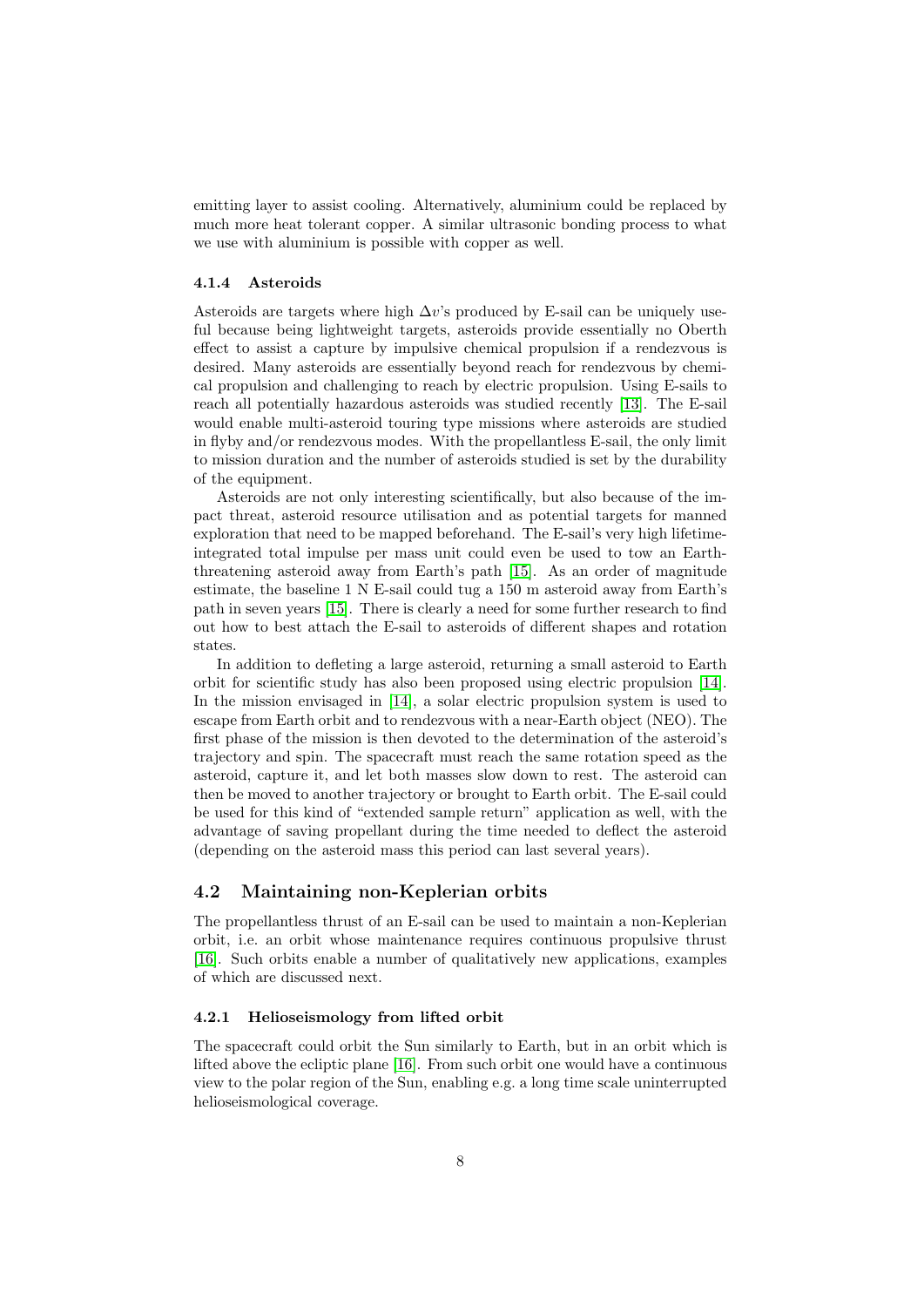#### 4.2.2 Remote sensing of Earth and Earth's environment

There are several conceivable E-sail orbits for remote sensing of the Earth or the Earth environment. For example, so-called mini moons are small asteroids that are temporarily captured by Earth's gravity field. The mini moons are interesting e.g. because they could be studied by a varient of astronomical instruments from Earth at much closer range than typical asteroids [\[17\]](#page-14-1). Mini moons typically enter the Earth system near one of the Earth-Sun Lagrange points. Their entry could be monitored by a spacecraft located on the sunward side of the Lagrange L1 point, so that the mini moons would be visible to the spacecraft's telescope at maximum solar illumination.

Several non-Keplerian orbits for Earth remote sensing, especially for polar areas, have been investigated for solar photon sails and electric propulsion, including figure eight shaped nightside orbits, polar sitter orbits and non-Keplerian Molniya-type trajectories [\[18\]](#page-14-2). Many of the investigated orbits would also suit the E-sail which can generally produce more thrust than other low thrust methods. The E-sail can provide higher thrust than an equal mass photonic sail. The chief limitation of the E-sail in this context is its inability to produce thrust inside the magnetosphere where there is no solar wind.

#### 4.2.3 Giant planet auroras

A planetary example of a non-Keplerian mission would be a spacecraft which is lifted above the Jupiter-Sun Lagrange L1 point so that it has a continuous view of Jupiter's north pole while being immersed in the solar wind so that it can monitor it. The scientific application would be to study to what extent Jupiter's auroras are driven by solar wind changes. A traditional way of reaching this science goal would be to have several spacecraft: one at Jupiter-Sun Lagrange point for measuring the solar wind and additional ones in polar Jupiter orbit for measuring the auroras continuously (since a single orbiter would not be enough for continuous coverage of one of the poles). Furthermore, in the traditional mission architecture the orbiters would have to be radiation hardened to survive in the intense Jovian radiation belts.

#### 4.2.4 Off-Lagrange point solar wind monitoring

Nowadays, short-term forecasting of magnetospheric space weather (magnetic storms) relies on continuously monitoring the solar wind plasma density, plasma velocity and interplanetary magnetic field (IMF) at the Earth-Sun Lagrange L1 point, by satellite such as ACE and SOHO. Because it takes about one hour for the solar wind to travel from the Lagrange L1 point to the magnetospheric nose, such monitoring can give about one hour of warning time for preparing to the radiation belt enhancement, geomagnetically induced current and other possible adverse effects of magnetic storms. With its ability to generate continuous thrust without consuming propellant, the E-sail could be used to "hang" a spacecraft against the gravity field of the sun on the sunward side of the Lagrange point, for example at twice the distance from the Earth than the Lagrange point so that the warning time would be two hours instead of one hour.

The high electric field of active E-sail tethers tends to disturb plasma measurement and the current of the electron gun might disturb the IMF measurement. In the context of solar wind monitoring, many approaches are possible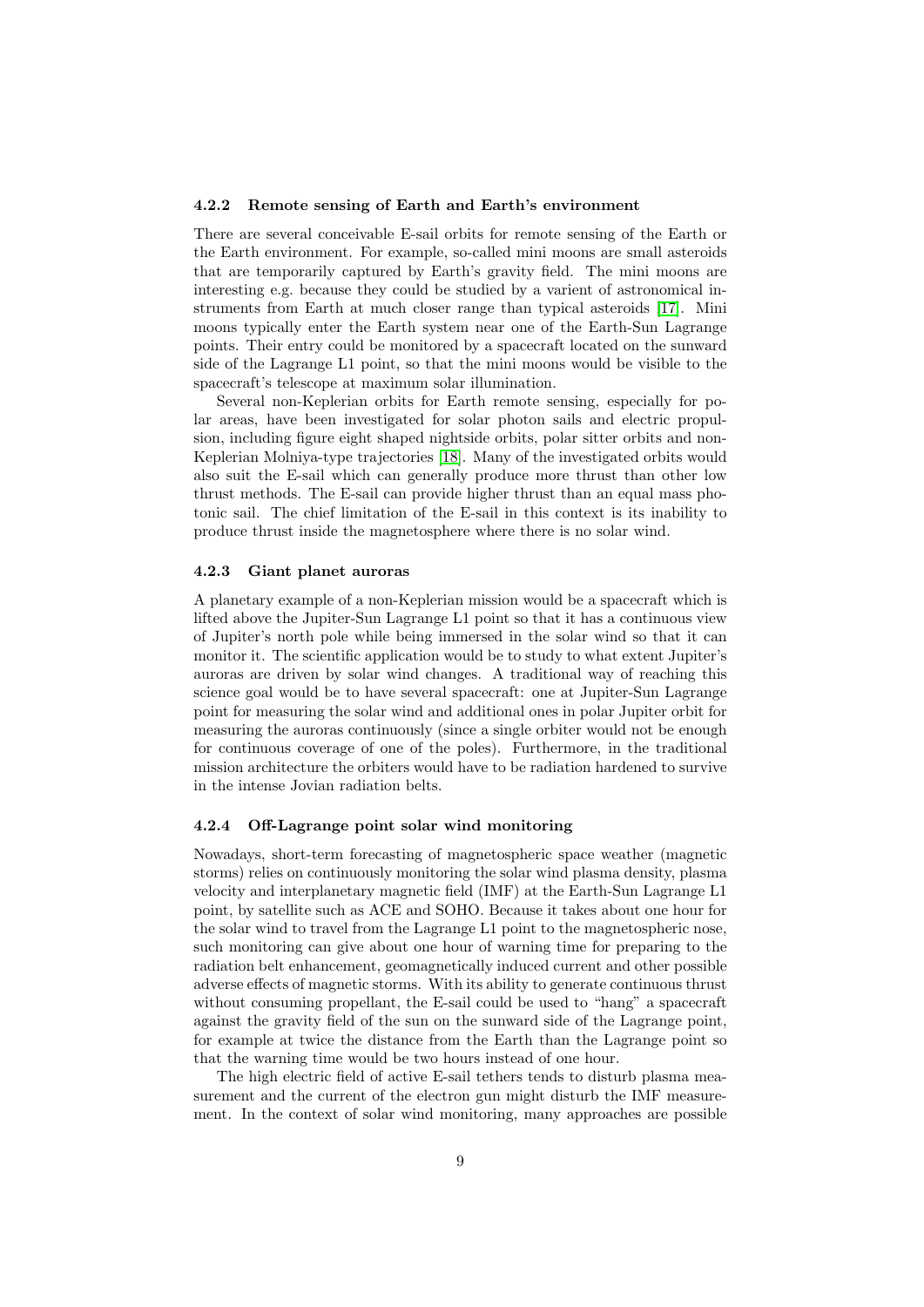towards overcoming these problems. A straightforward approach is to alternate the propulsive and measurement phases in (say) 10 minute succession. This works if the resulting data gaps are tolerated and if the E-sail can reach its full thrust within the chosen gap duration. Another simple approach is to use two identical spacecraft in nearby orbits which together can produce a continuous realtime measurement of the solar wind. The third option is to deploy the plasma measurement package with a non-conducting  $\sim$  500 m long tether from the E-sail mother spacecraft so that the instruments are far from the influences of the E-sail. Even when the E-sail is operating, the solar wind density can be estimated by a simple omnidirectional onboard electron detector which observes the thermal electron flux accelerated by the voltage. The solar wind dynamic pressure might also be possible to deduce from the produced thrust versus employed voltage, and the IMF measurement might be possible despite the electron gun's influence using a 5-10 m long fixed boom. In a full-scale mission the electron gun current is maximally  $\sim$  50 mA. By Biot-Savart law, the magnetic perturbation of such current at 10 m distance is not more than 1 nT which is smaller than a typical IMF at 1 au of ∼ 10 nT.

#### 4.3 Near-sun missions

The E-sail may be also successfully used to drive the spacecraft to the vicinity of the sun. Depending on the target orbit, this type of mission can be highly demanding in terms of  $\Delta v$ , thus opening an opportunity for the E-sail. As an example, for missions to near-sun high inclination orbits, such as the Solar Orbiter (SOLO), the cost related only to the orbit change manoeuvre would be at least 15 km/s for reaching an inclination of  $40^{\circ}$  [\[19\]](#page-14-3), a high price for either a chemical or electric propulsion system.

When operating the E-sail towards the inner Solar System, the thrust produced would increase inversely proportional to the distance from the Sun, providing increased performances with respect to the nominal E-sail operation at 1 au distance. To realise this thrust increase, the power consumption of the electron gun increases as the inverse square of the distance i.e. in the same way as the solar radiation flux available to the solar panels. Since the efficiency of solar panels typically gets degraded at high temperature, finding enough electric power near the sun to run the E-sail at full voltage may produce some technical challenges.

Due to the significant increase in temperature when cruising towards the Sun, similar considerations on the material of the E-sail as those made for the mission to Mercury may be applied (e.g., replacing aluminium tethers by copper tethers having a significantly higher tolerance for elevated temperature).

#### 4.4 Boosting to outer solar system

The E-sail can be used as a "booster" for missions going to Jupiter or beyond, and this can be done so that the E-sail operational phase is limited to e.g. the 0.9-4 au solar distance range where the E-sail hardware currently being prototyped is designed to operate. Thus, even though the mission payload may require a nuclear power source if it goes beyond Jupiter, the E-sail booster device can be solar powered and not even need modifications of our present Esail component prototype specifications. Alternatively, a moderate extension of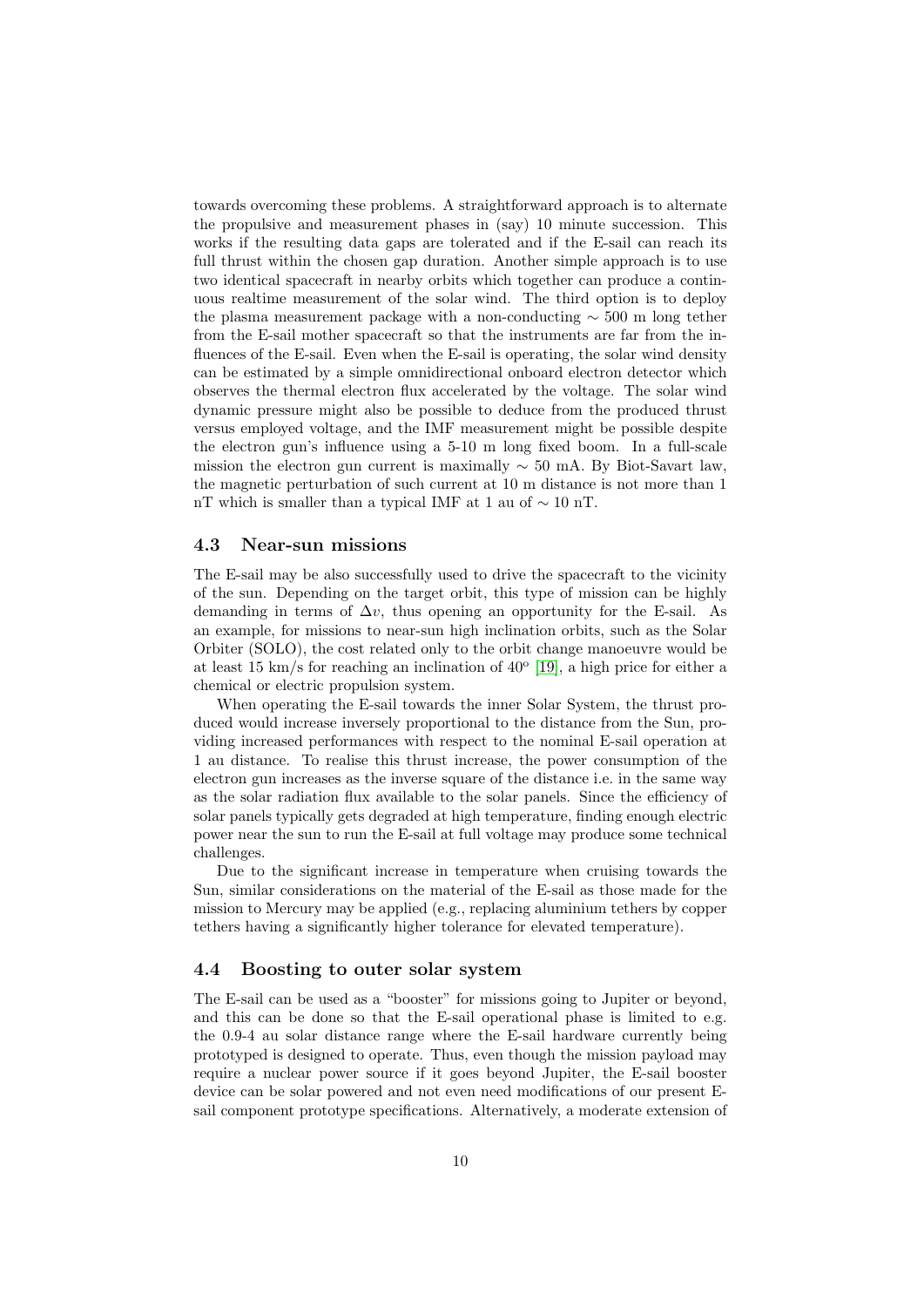the radial distance range to e.g. 0.9-8 au would increase the E-sail performance in beyond-Saturn missions and still be solar powered. If a nuclear power source is included onboard because of the needs of the scientific payload, its power output could be used also by the E-sail at large solar distances for somewhat increased performance. Essentially, the E-sail provides a faster and lower mass replacement for the inner planet gravity assist sequences which are used by most present-day outer solar system missions. An additional benefit of the Esail is more frequent launch windows since planetary gravity assist manoeuvres as typically not used.

Potential targets for outer solar system missions include the giant planets Jupiter, Saturn, Uranus and Neptune and their moons, Jupiter Trojan asteroids, Centaur objects, Kuiper belt objects and beyond-heliosphere interstellar space. The giant planets provide large enough Oberth effect to enable capture by modest-sized impulsive chemical burn followed by E-sail boosting. The small outer solar system objects such as Kuiper belt and Centaur objects provide no such capability and for them the E-sail can feasibly provide only flyby types of missions.

For example, the isotope ratios of noble and other gases in the atmospheres of the giant planets are well known only for Jupiter, because of the successful measurements by the Galileo entry probe. One could launch four E-sail equipped spacecraft, each targeted to different giant planet, to release an entry probe near the planet (Figure [2\)](#page-16-0). The entry probe would make a high-speed atmospheric entry and then float downward, sending data to the mother spacecraft which later sends it to the Earth. The Jupiter Galileo probe already demonstrated successfully a high-speed entry; other giant planets have smaller masses and therefore smaller entry speeds. Because of the large mass of the giant planet, the relatively high hyperbolic incoming speed of a fast E-sail probe (of order 15 km/s, for example) increases the atmospheric entry speed only slightly. For decreased costs the probes sent to the four giant planets might be identical. As with all E-sail spacecraft, any or all of the probes can be launched with any launcher that reaches escape orbit.

In one-way outer planet missions, the E-sail could act as a plug-in replacement for present systems with no need to redesign the probe and its payload, as long as the probe's mass is not too large (not more than 1-1.5 tonnes, say) that it would be too heavy for an E-sail to carry.

# 5 Impactors and data clippers

Without any onboard science instruments, an E-sailer could be used for impacting a heavenly body at a given time, e.g. when another spacecraft is nearby and able to measure the properties of the impact plume by remote sensing. For example, we could collide a small and relatively fast E-sail with Jupiter's moon Europa, for example at the same time when ESA's Jupiter Icy Moon Explorer (JUICE) makes its flyby of the moon around 2030. The high impact speed should guarantee that the impactor's mass vaporises completely so that there is no concern about contaminating Europa by micro-organisms. The purpose of the E-sail impactor is to increase the scientific output of another mission in a low-cost way.

The E-sail can accomplish a return trip with no propellant consumption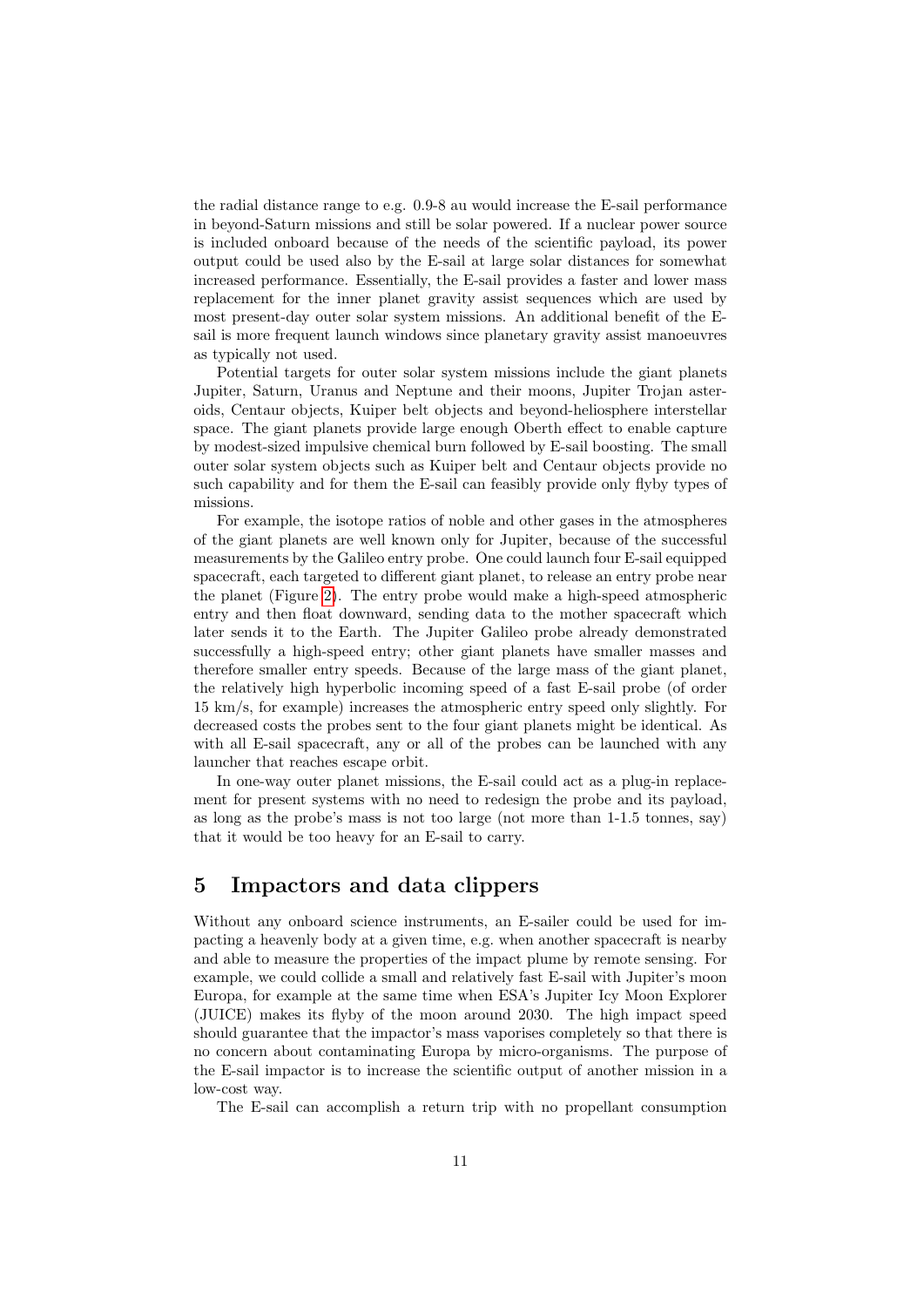which is beneficial for sample return missions. Within lower cost mission category, the ability of the E-sail to return could be utilised by "data clippers" [\[20\]](#page-14-4): spacecraft that carry into Earth's vicinity large volumes of high resolution scientific data stored in memory. Once in Earth's vicinity, the data can be downloaded by low-cost ground antennas since the available bandwidth scales as  $\sim 1/R^2$  where R is the data transfer distance. The data clipper concept would enable a retrieval of large amounts of data from distant targets by small missions whose total cost has in principle no lower limit. The data clipper can either collect the data by its own instruments or it can download at the target from another perhaps more traditional spacecraft.

## 6 Asteroid resource utilisation

The ability of the E-sail to visit one or many asteroids repeatedly and to carry payloads with very low propulsion system mass fraction and zero propellant consumption would be well suited for mining water and possibly other volatiles on asteroids, making rocket fuels such as liquid hydrogen and oxygen out of them and transporting to orbits where chemical fuels are needed (Figure [3\)](#page-17-0). A chemical rocket is the only known way of lifting a payload rapidly from LEO to higher or escape orbit. Thus expectedly there should be a market for asteroidderived propellants in taking satellites to their orbit.

Asteroid-derived propellants could also facilitate manned Mars exploration. If the rocket is refuelled for the return trip in Mars orbit, the propellant fraction is dramatically decreased and the nuclear thermal rocket option becomes unnecessary. Besides for propellant, manned exploration also needs water for drinking water and breathing oxygen. Although one tends to circulate these substances, the circulation may not be perfect.

Metal asteroids also contain significant concentrations of platinum group metals. These metals may be precious enough to make it economically feasible to mine them on asteroid and drop to Earth for direct selling [\[21\]](#page-14-5). Ultimately, given enough automation and capital investments, a true space economy could arise where most things in space are built mainly from asteroid or Moon derived raw materials and not so much is needed to lift from Earth.

The E-sail can solve the asteroid transportation problem in an economical and flexible way. Because no propellants are consumed by E-sail transportation, also rocky and metal asteroids can be mined directly without first having to transport the transportation propellant from volatile-rich asteroids, for example.

# 7 Challenging missions

In general, the E-sail does not enable a speedy return from the outer solar system because a pure E-sail return trip would use time which is proportional to the orbiting period of the body from which the return takes place because it depends on Sun's gravity to pull the spacecraft inwards. The orbiting period increases as power 3/2 of the solar distance and varies from 1.9 years for Mars to as much as 165 years for Neptune. The exception is that from a nearly parabolic orbit around one of the four giant planets one can inject the spacecraft at significant speed towards the inner solar system by performing a modest chemical burn near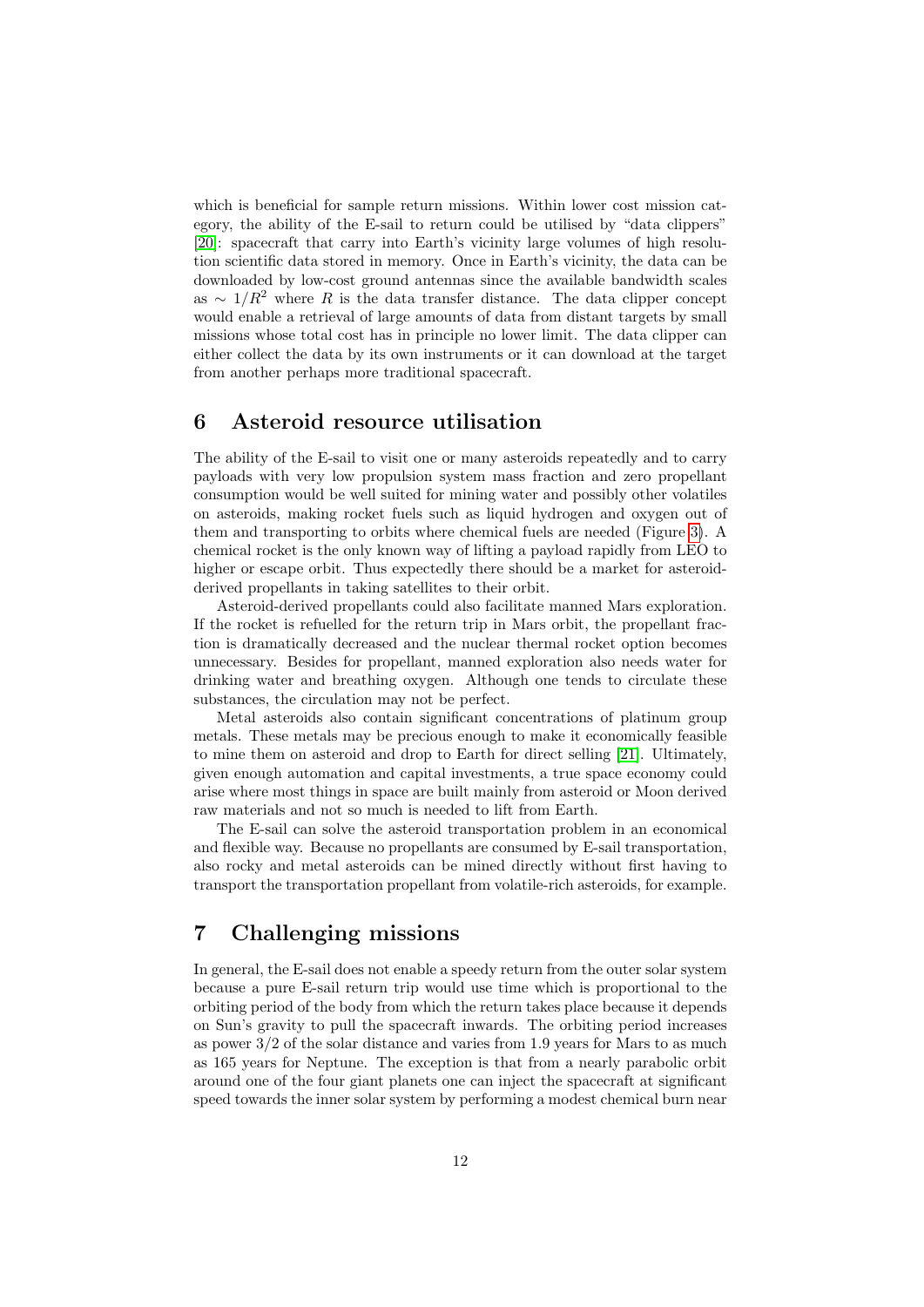the planet and thus utilising the Oberth effect. The E-sail can then be used in the inner solar system to direct the probe into Earth rendezvous. Ideally, one would like to use this approach both during the forward and return trips with the same E-sail, but then the challenge is how to make the E-sail tether rig survive the impulsive chemical burn without getting broken or tangled up. A preliminary investigation of the parameters shows that survival of the tether rig is probably possible, although one may need to optimise the mass of the Esail Remote Units or limit the heliocentric travel speed or allow some increase in the chemical fuel consumption. In principle it might also be possible to rewind the tether rig back to their reels and then reopen them. Before there is some practical experience of using the E-sail in space it may be difficult, however, to assess if such backreeling procedure could be made reliable enough. Consequently, we are currently not planning to make any missions dependent on such reopening possibility.

If the tether rig survives the orbit insertion and de-insertion chemical burns, this method allows one to get an E-sail spacecraft into nearly parabolic giant planet orbit and back, using E-sail in combination with a modest amount of chemical propulsion. To rendezvous with a giant planet moon also requires a significant orbit change away from parabolic and back, however. In principle it might be possible to do this by E-sailing in the giant planet's corotating magnetospheric plasma. More detailed analyses are needed to investigate the feasibility of E-sail based giant planet moon sample return missions.

### 8 Conclusions

We have given a brief survey of some of the E-sail missions that have been thought of or analysed in more or less detail. Glossing over some details, we summarise the results as follows. The E-sail can be used to make most planetary missions cheaper or faster or both. It really excels in asteroid missions and it makes two-way missions feasible (sample return and data clippers). It can also be used as a booster for outer solar system missions. The E-sail is enabling technology for multi-asteroid touring and non-Keplerian orbit missions.

All E-sail missions must start from near or full escape orbit. Also, any escape orbit is good for any E-sail probe. Hence, E-sails can be piggybacked on other escape orbit launches and E-sails going to different targets can be launched together in any combination.

In the longer run, E-sails might enable economic asteroid resource utilisation and asteroid-derived propellant manufacture for satellite orbit raising, for lifting E-sail missions themselves to escape condition and for manned Mars and asteroid exploration.

Acknowledgements The research leading to these results has received funding from the European Community's Seventh Framework Programme ([FP7/2007- 2013]) under grant agreement number 262749. We also acknowledge the Academy of Finland and the Magnus Ehrnrooth Foundation for financial support.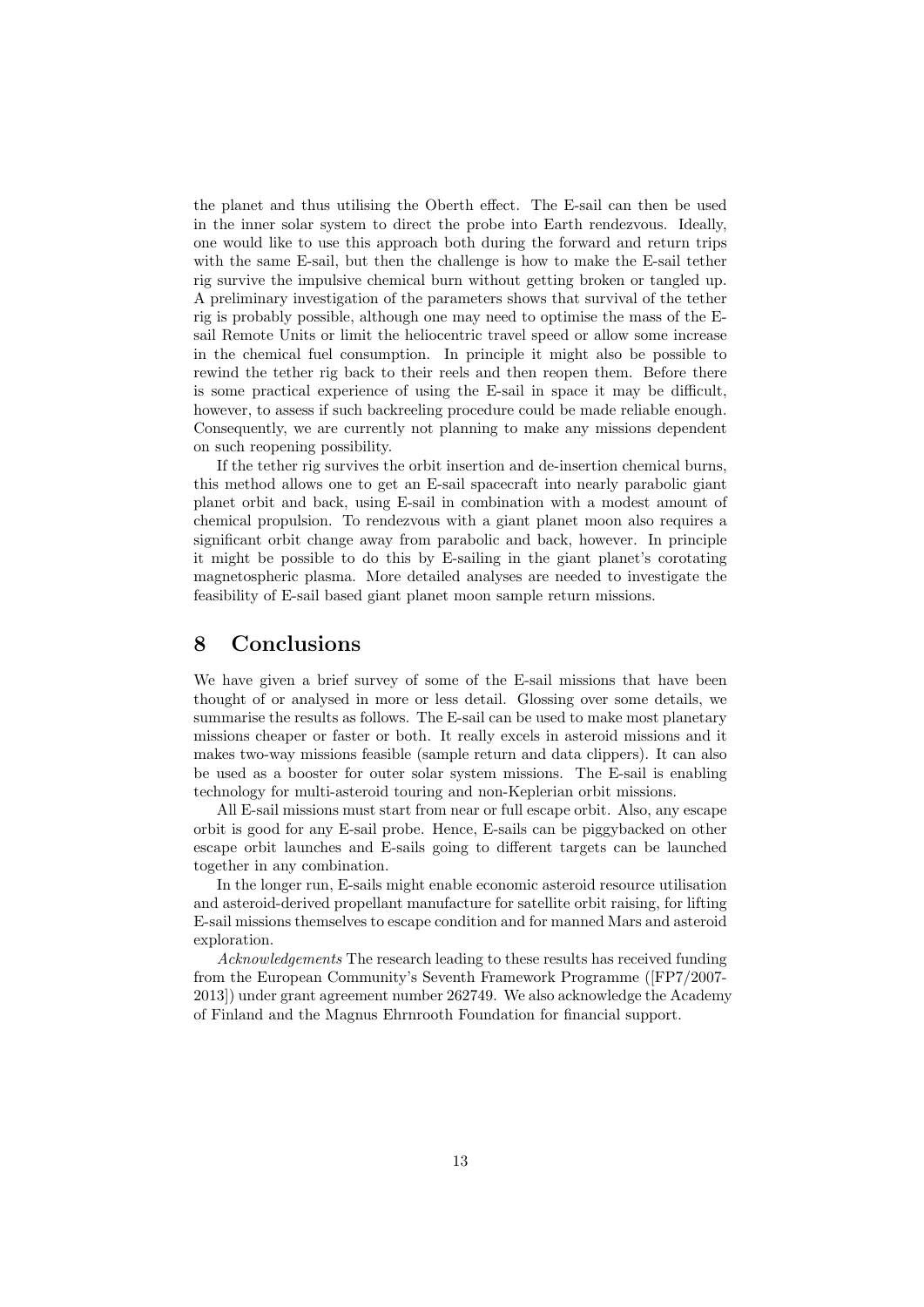## References

- <span id="page-13-0"></span>[1] Janhunen, P. and Sandroos, A., Simulation study of solar wind push on a charged wire: basis of solar wind electric sail propulsion, Ann. Geophys. 25, 755-767, 2007.
- <span id="page-13-1"></span>[2] McInnes, C.R., Solar sailing: technology, dynamics and mission applications, Springer, 2004.
- <span id="page-13-2"></span>[3] Zubrin, R.M. and D.G. Andrews, Magnetic sails and interplanetary travel, J. Spacecr. Rockets, 28, 197–203, 1991.
- <span id="page-13-3"></span>[4] Janhunen, P., P.K. Toivanen, et al., Electric solar wind sail: Towards test missions, Rev. Sci. Instrum., 81, 111301, 2010.
- <span id="page-13-10"></span>[5] Toivanen, P.K. and P. Janhunen, Electric sailing under observed solar wind conditions, Astrophys. Space Sci. Trans., 5, 61–69, 2009.
- <span id="page-13-4"></span>[6] Janhunen, P., Electrostatic plasma brake for deorbiting a satellite, J. Prop. Power, 26, 370-372, 2010.
- <span id="page-13-5"></span>[7] Janhunen, P., Increased electric sail thrust through removal of trapped shielding electrons by orbit chaotisation due to spacecraft body, Ann. Geophys., 27, 3089–3100, 2009.
- <span id="page-13-6"></span>[8] Janhunen, P., PIC simulation of Electric Sail with explicit trapped electron modelling, ASTRONUM-2011, Valencia, Spain, June 13–17, ASP Conf. Ser. 459, 271–276, 2012.
- <span id="page-13-7"></span>[9] Janhunen, P., Physics of thrust prediction of the solar wind electric sail propulsion system, ASTRONUM-2009, Chamonix, France, June 29–July 3, ASP Conf. Ser., 429, 187–192, 2010.
- <span id="page-13-8"></span>[10] Siguier, J.-M., P. Sarrailh, J.-F. Roussel, V. Inguimbert, G. Murat and J. SanMartin, Drifting plasma collection by a positive biased tether wire in LEO-like plasma conditions: current measurement and plasma diagnostic, IEEE Trans. Plasma Sci., 41, 3380–3386, 2013.
- <span id="page-13-9"></span>[11] Janhunen, P., A. Quarta and G. Mengali, Electric solar wind sail mass budget model, Geosci. Instrum. Method. Data Syst., 2, 85–95, 2013.
- <span id="page-13-11"></span>[12] Quarta, A.A., G. Mengali and P. Janhunen, Optimal interplanetary rendezvous combining electric sail and high thrust propulsion system, Acta Astronaut., doi:10.1016/j.actaastro.2010.01.024, 2010.
- <span id="page-13-12"></span>[13] Quarta, A.A. and G. Mengali, Electric sail missions to potentially hazardous asteroids, Acta Astronaut., 66, 1506-1519, 2010.
- <span id="page-13-14"></span>[14] Brophy, J.R., Gershman R. et al. Feasibility of capturing and returning small Near-Earth Asteroids, 2011 International Electric Propulsion Conference, Wiesbaden, Germany, 11-15 Sept. 2011, IEPC-2011-277, 2011.
- <span id="page-13-13"></span>[15] Merikallio, S. and P. Janhunen, Moving an asteroid with electric solar wind sail, Astrophys. Space Sci. Trans., 6, 41-48, 2010.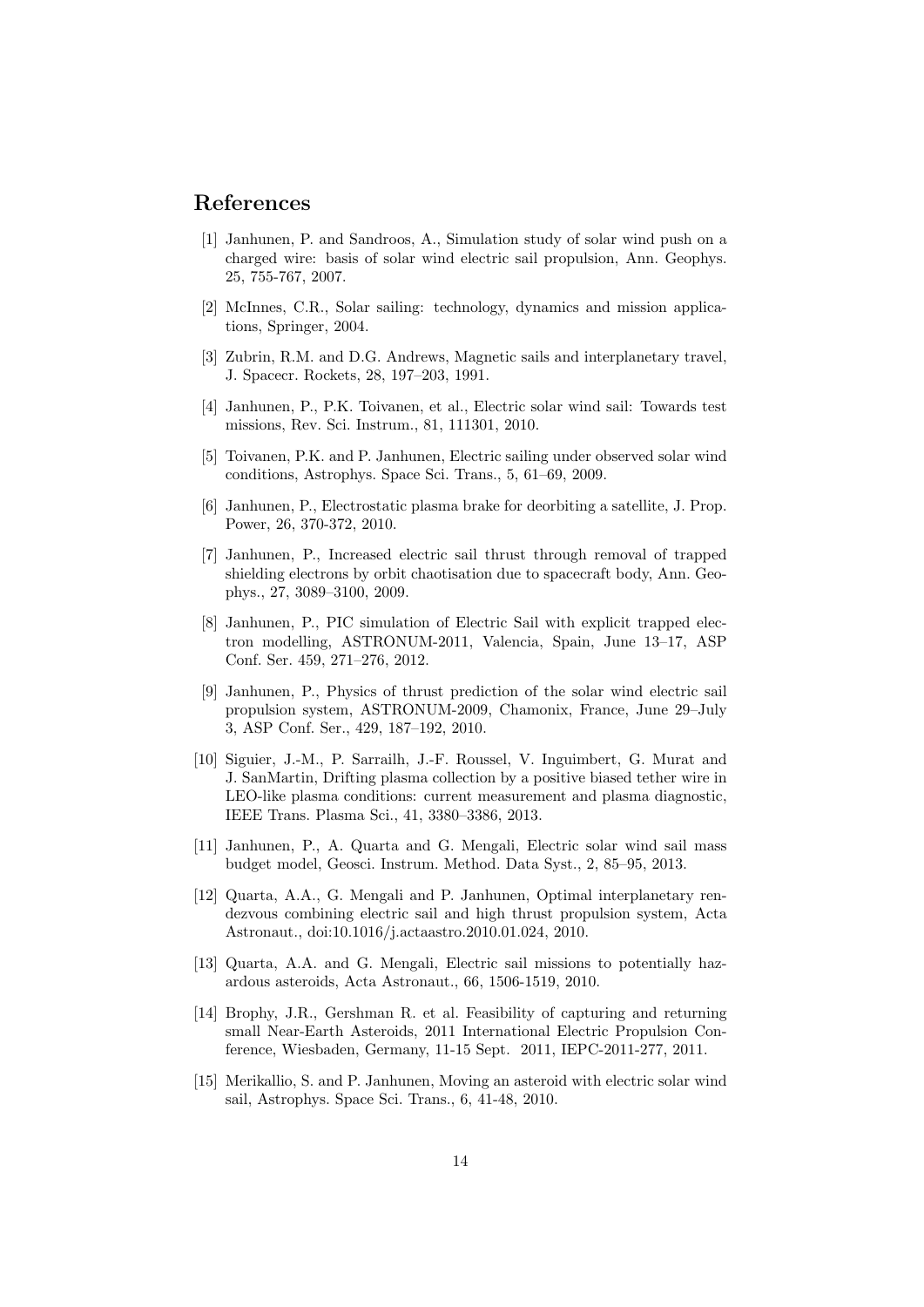- <span id="page-14-0"></span>[16] Mengali, G. and A. Quarta, Non-Keplerian orbits for electric sails, Cel. Mech. Dyn. Astron., 105, 179-195, doi:10.1007/s10569-009-9200-y, 2009.
- <span id="page-14-1"></span>[17] Granvik, M., J. Vaubaillon and R. Jedicke, The population of natural Earth satellites, Icarus, 281, 262–277, 2012.
- <span id="page-14-2"></span>[18] Ceriotti, M., B.L. Diedrich and C.R. McInnes, Novel mission concepts for polar coverage: An overview of recent developments and possible future applications, Acta Astronaut., 80, 89–104, 2012.
- <span id="page-14-3"></span>[19] Serafini, L., Gonzalez, J., Saccoccia, G., Bandecchi, M., Pace, O., Application of solar electric propulsion for a near-Sun, high inclination mission, 36th AIAA/ASME/SAE/ASEE Joint Propulsion Conference, 17-19 July, Huntsville, AL, AIAA-2000-3419, 2000.
- <span id="page-14-4"></span>[20] Poncy, J., P. Couzin and J. Fontdecaba, Data clippers: a new application for solar sails and E-sails, European Planetary Science Congress, Rome, Italy, 19-24 Sept. 2010, Abstract EPSC2010-539, 2010.
- <span id="page-14-5"></span>[21] Gerlach, C.L., Profitably exploiting near-Earth object resources, 2005 International Space Development Conference, National Space Society, Washington, DC, May 19-22, 2005.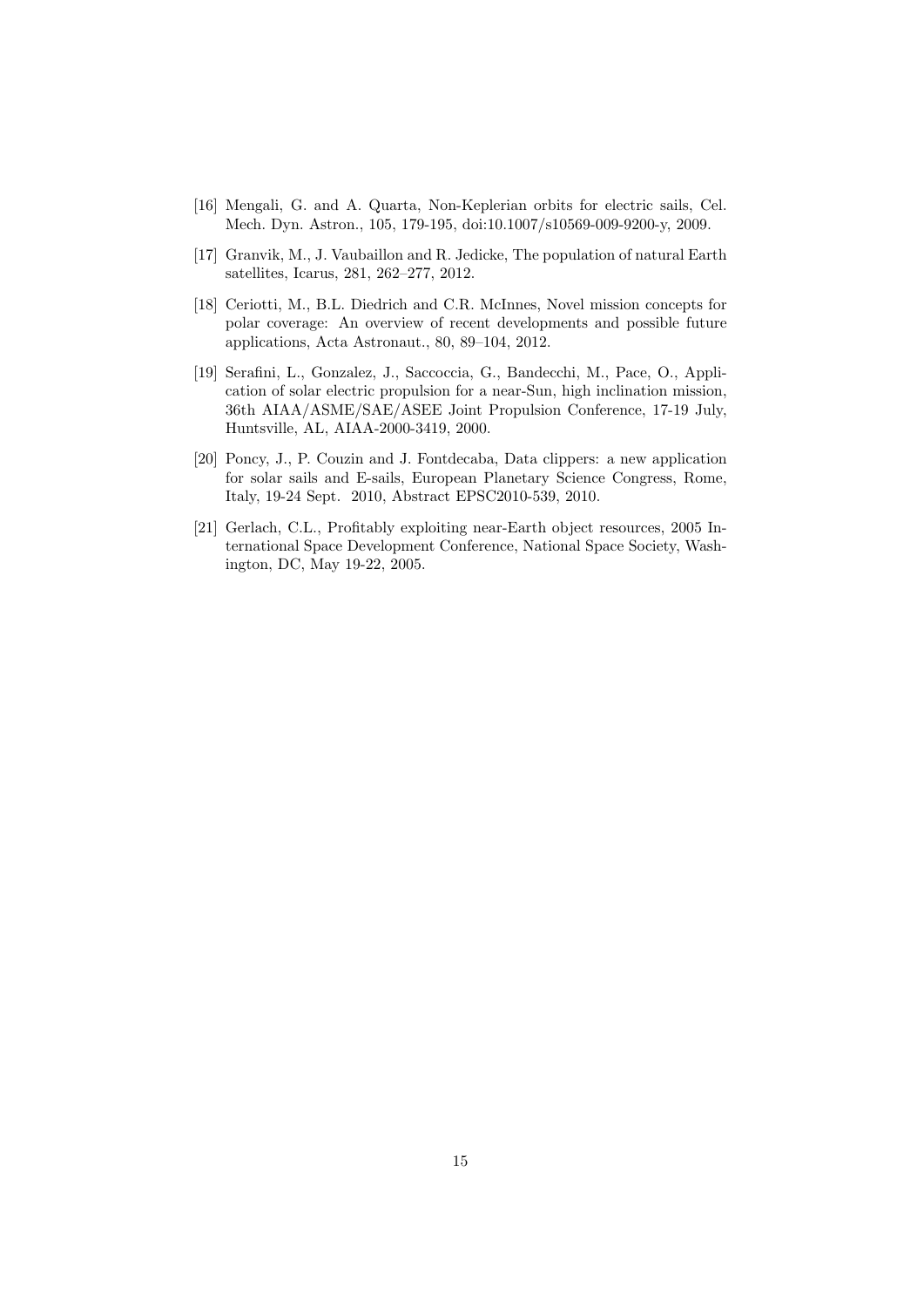

<span id="page-15-0"></span>Figure 1: Mercury sample return with single E-sail (see text). The E-sail in relation to the main spacecraft is not drawn to scale.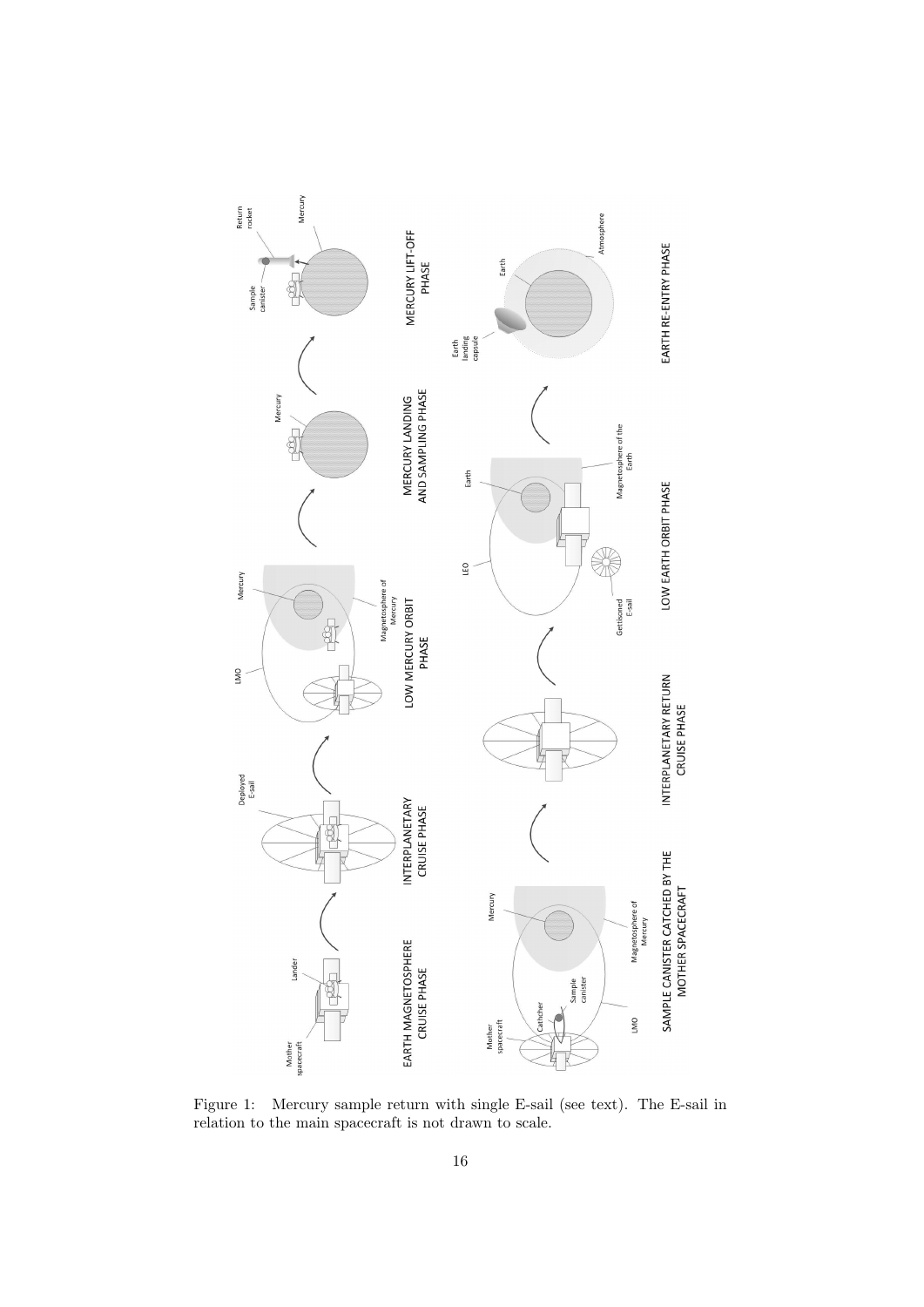

<span id="page-16-0"></span>Figure 2: Scenario for four identical atmospheric probes to all four giant planets by a single launch. For easier visualisation, the details of how the data from the atmospheric probe are relayed by the E-sail mother spacecraft which flies by the giant planet are shown only in Saturn's case. Illustrative photos courtesy by Arianespace, ESA and NASA.